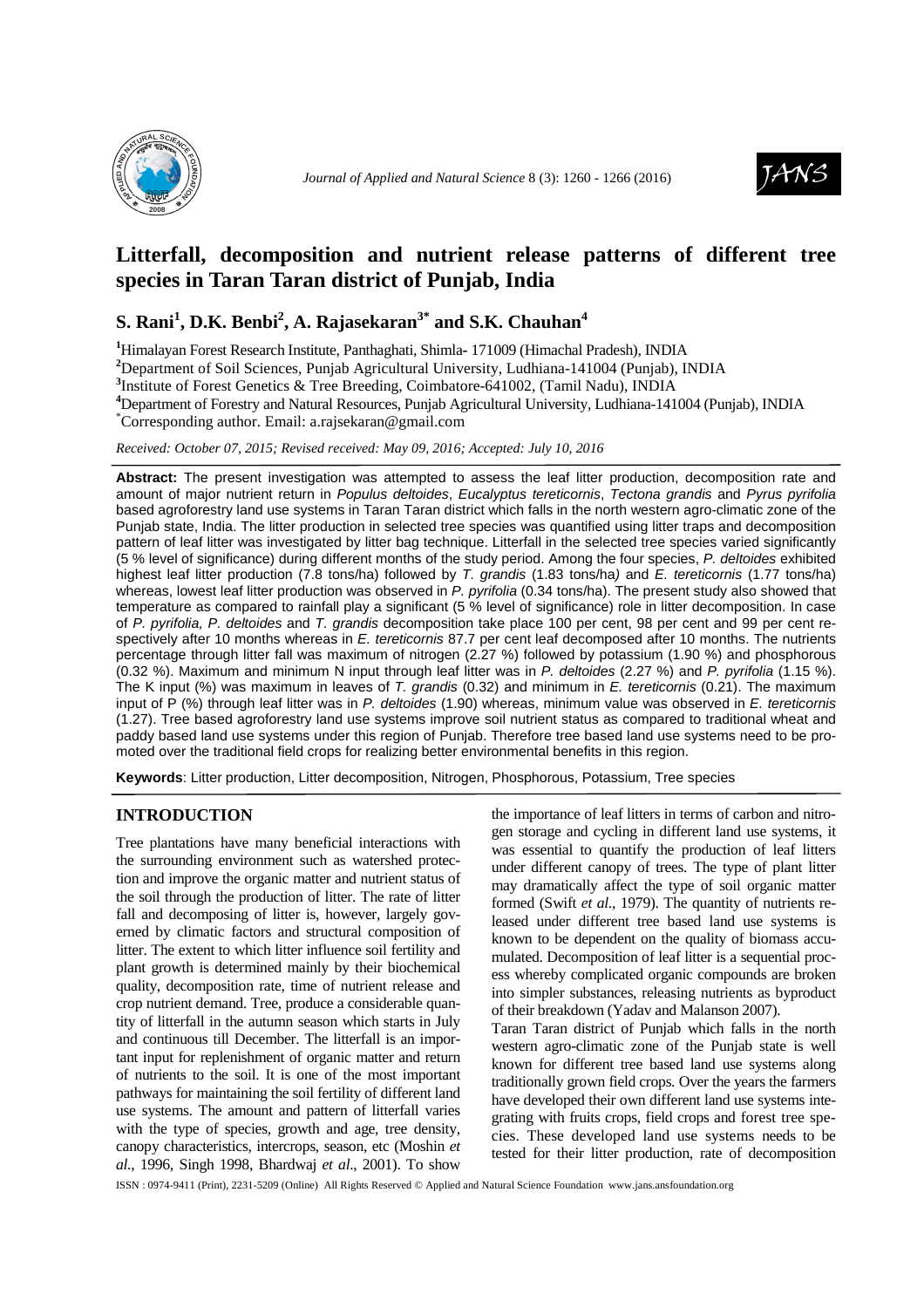and nutrient release. Further, information on nutrient release, litter production and decomposition of tree based land use system is also meager in different parts of Punjab (Singh 2009; Dhillon *et al*., 2012; Singh and Sharma, 2012). Therefore, the present investigation reports (i) leaf litter production of different tree species (ii) decomposition rate (iii) and amount of macronutrients like nitrogen (N), potassium (K), and phosphorus (P) release from leaf litter in selected agroforestry land uses systems in Taran Taran district of Punjab.

### **MATERIAL AND METHODS**

The study was conducted in *Populus deltoids* (Poplar), *Eucalyptus tereticornis* (*Eucalyptus*), *Tectona grandis* (Teak) and *Pyrus pyrifolia* (Hard Pear) based land use systems in Chabal Kalan village, Taran Taran district of the Punjab state, India. The experimental sites lie within  $31^{\circ}$  05', and  $31^{\circ}$  30' 05" North latitude and 74 $^{\circ}$  30' and  $75^0$  15' 05"East longitudes. This district is primarily under agriculture (82 % of the total area) and the plantations and orchards also form part of agricultural practice carried out in this area. The highest number of orchards in this district is of pears. There are four seasons in a year namely the cold season from November to March, hot season from April to June, south west monsoon season from the last week of June to the middle of September and the post monsoon season from September till the beginning of November. During cold season, a series of western disturbances affect the climate of the district. During the summer months i.e. from April to June, weather is very hot, dry and uncomfortable. The weather becomes humid and cloudy during July to September. Mean minimum and maximum air temperatures during April to September were  $4.4\n-43^{\circ}$ C (Figure 1). Mean annual precipitation of 472 mm, most of it falling from July to September.

**Leaf-litter collection:** Five year old broad-leaved species such as *Populus deltoides*, *Eucalyptus tereticornis*, *Tectona grandis* and thirty year old fruit tree namely *Pyrus pyrifolia* which are growing under different agroforestry land use systems were selected for estimation of leaf litter fall. Total litter fall was estimated using litter traps (Tripathi and Singh 1992; Pandey 1999). Six traps (1m

x1m size) with three replications per tree were placed randomly under the selected tree species. Out of six traps, one trap around the tree trunk and rest were placed around the tree (6 traps x 3 replicates x 4 species  $= 72$  litter traps). Litter from traps was collected at fifteen days interval for seven months. Fresh weight of the samples was taken with the help of digital balance. Samples were oven dried separately to a constant weight at 80°C. The litter fall biomass was calculated by adding the oven dried weight of all the samples collected at different time.

**Assessment of litter decomposition:** Decomposition pattern of leaf litter was investigated by litter bag technique (Pandey *et al*., 2007). Mature senesced leaves were collected separately from all the four tree species and oven dried. A total of 176 litter bags (15 x 15 cm size, 1 mm mesh) containing 15 g oven dried leaves for each site were prepared and placed randomly on the plough layer (10-20 cm) of the cultivated fields. Bags were stapled all along the sides at 5 cm intervals to allow the ease of macro fauna, but even the absence of large arthropods and earthworms cannot be ruled out (Kaushal *et al*., 2005). Consequently there could be underestimation of the litter decomposition rates. Four bags from each set were recovered randomly at monthly intervals from January 2014 to November 2014 till the completion of decomposition. The residual litter was brought to the laboratory and washed with water to remove the soil particles and then oven dried at  $60^{\circ}$ C to constant weight. Loss of dry matter in the decomposing litter was estimated by estimating the weight loss at monthly intervals. Relationship of weight loss was established with climatic variables with the help of regression analysis viz., temperature and rainfall.

**Nutrient analysis of leaf litter:** Triplicate leaf samples were collected from all the selected tree species for nutrient analysis. Matured and fully expanded leaves free from any type of disease and insect attack were plucked, and then washed with distilled water. The washed leaf samples were air dried for 2-3 days then dried in a hot air oven at  $60^{\circ}$ C for 24 hr for complete drying. The dried samples were crushed in pestle and mortar and sieved through 72 mesh size and kept in polythene bags for nutrient analysis.



**Fig. 1.** *Meteorological data of the Taran Taran district.* Source: www.Tu.Tempo.net.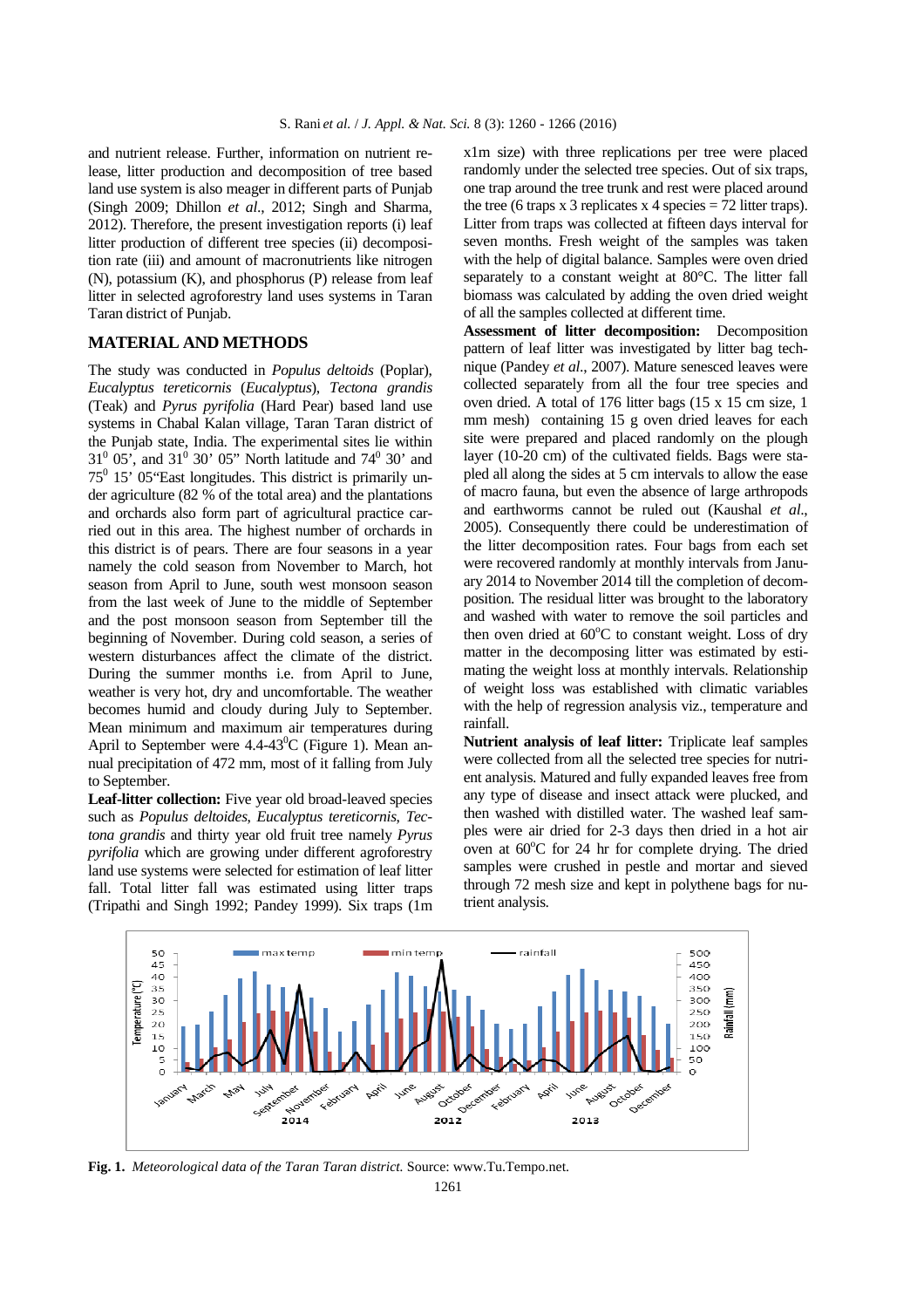**Nitrogen:** Plant material (0.5 g) was digested in concentrated  $H_2SO_4$  with digestion mixture consisting  $K_2SO_4$ , CuSO4, Se and HgO. After digestion, the extract obtained was analyzed for N using a micro-Kjeldhal assembly following Jackson (1973).

Phosphorus and potassium: The plant samples were digested using di acid  $(3HNO<sub>3</sub>: 1HClO<sub>4</sub>)$  according to the procedure detailed by Piper (1966). The P in the digests was estimated using spectro-photometer by Vando-Molybdo phosphoric acid method (Spark *et al*., 1996) and K content was analyzed with the help of flame photometer (Pratt 1982).

**Nutrient return through litterfall:** Nutrient return (tons/ ha) is calculated by nutrient concentration which is present in leaf portion (%) multiplied by quantity of litterfall **(**Bhat and Jan, 2010**).** 

**Statistical analysis:** The data generated from the present investigation was statistically analyzed using ANOVA and regression analysis was used to test the relationship of weight loss of litter with climatic variables especially temperature and rainfall as per Gomez and Gomez (1984). Mean separation was done with the Critical Difference (CD) test at 5% level of significance.

#### **RESULTS AND DISCISSION**

**Leaf litterfall:** Litterfall in the selected tree species varied significantly (5 % level of significance) during different months of the study period. Shedding of leaves in poplar and teak initiated in the month of July and continued till January. Amongst the different months, the litterfall was significantly higher (5 % level of significance) after October and continue till December month. Mean monthly leaf litterfall of all the four tree species; *P. deltoides*, *E. tereticornis*, *T. grandis* and *P. pyrifolia* are shown in Fig. 2. There was marked variation in the amount of leaf litterfall across season and tree species. All the four species had different pattern of leaf litterfall, due to different canopy and different seasonal fluctuations. *P. deltoides* shed maximum leaves after the September month and continues till December, whereas minimum leaves shed occurred under *P. pyrifolia*. During the present study, the highest litterfall production recorded for *P. deltoides* (7.8 tons/ha) under agri-silviculture land use system, followed by *T. grandis* (1.83 tons/ha), *E. tereticornis* (1.77 tons/ha)



**Fig. 2***. Monthly share of litterfall (grams/month) of different tree species- (a) P.deltoides (b) E.tereticornis (c) T.grandis (d) P.pyrifolia .*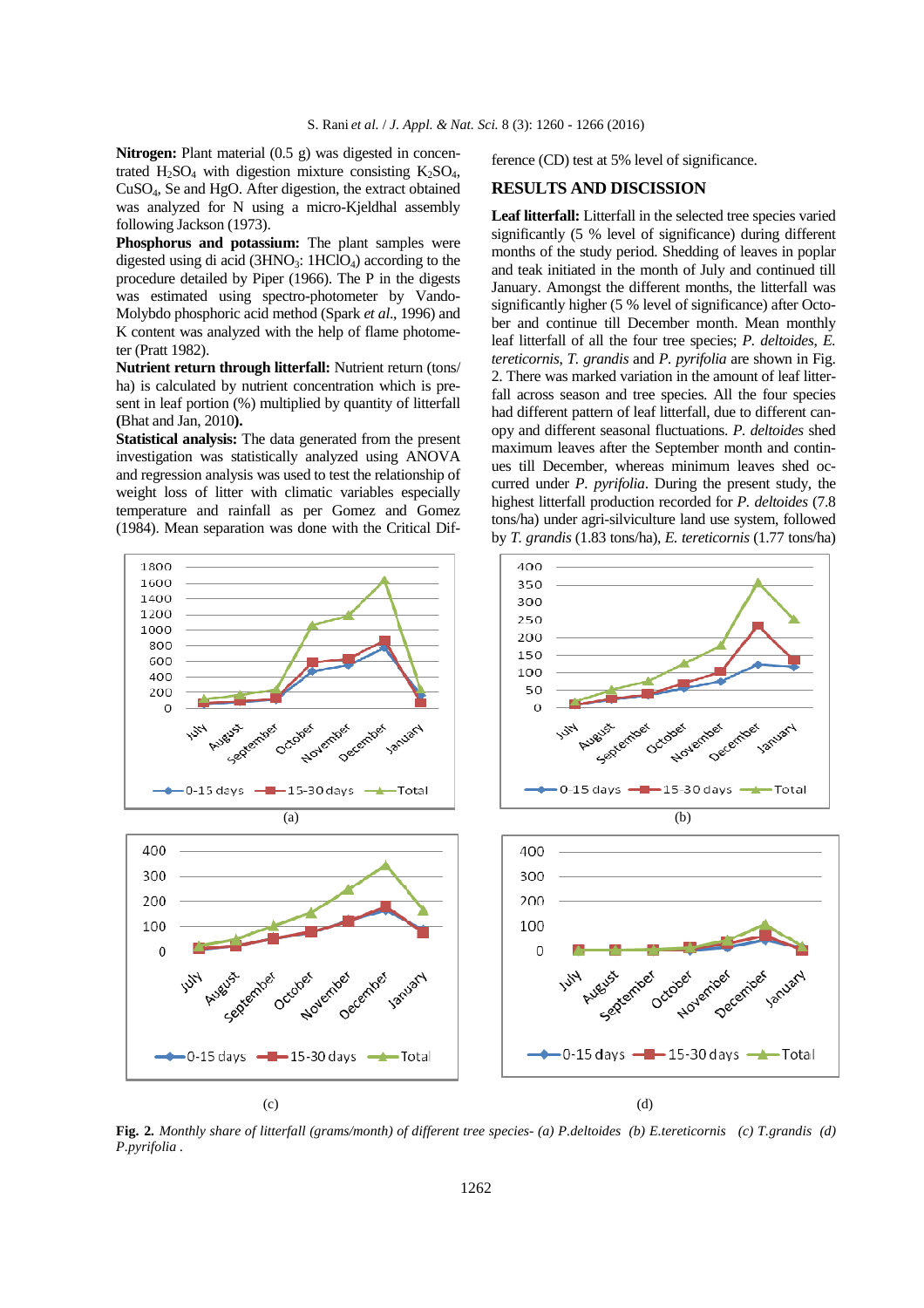plantations and the lowest for *P. pyrifolia* (0.34 tons/ha) under agri-horticulture based land use system. The leaf litterfall under *P. deltoides* was significantly higher (5 % level of significance) than the other tree species under investigation. It ranged from 0.34 to 7.8 tons/ha and the leaf litter fall followed the order *P. deltoides*> *T. grandis> E. tereticornis> P. pyrifolia.* 

The highest litterfall under *P. deltoides* canopy could be due to its deciduous nature and luxurious growth of foliage. Chauhan *et al*., (2012) also reported that Poplar tree have maximum foliage during the summer season and due to its deciduous nature shed whole foliage during winter months in Punjab. It may be noted that deciduous tree species shed most of their leaves once in a year and the seasonality of this litterfall was affected by climatic conditions. Apart from the climatic factors soil type, elevation, stand age and level of disturbance also influence the litter production. The observed seasonal differences in leaf biomass production in our study might be related to microclimate extremes and/or changes in plant phenology (Palma *et al*., 2000). Das and Chaturvedi (2005) reported that total annual litter fall in poplar was between 1.95 and 10.00  $\text{Mg}$  ha<sup>-1</sup>yr<sup>-1</sup>, of which 92-94 per cent was contributed by leaf litter. Wang *et al*., (2008) reported that broadleaved tree (*Michelia macclurei*) in combination of coniferous tree (*Cunninghamia lanceolata*) could increase litter production, nutrient return and thus help in restoration of soil fertility and sustainable land management in southern China.

Leaf litter decomposition: During the present study, temporal changes in dry weight (gm) and per cent weight loss in litter per bag were studied and the results showed that there was a continuous decrease in the dry weight of leaf litter with the passage of time in all the studied species (Table 1). Initially decomposition rate was slow up to February and increased thereafter. Litter decomposition is expressed as loss of dry matter at the end of each month. In *P*. *pyrifolia*, total leaf litter decomposed in ten months while in case of poplar and teak, 97.67 % and 99 % decomposition takes place within 10 months whereas in *Eucalyptus* only 87.70 % leaf decomposed in ten months. For all the species, a biphasic pattern was observed in decomposition process, an initial phase (for 2-3 months) with slow rate of decomposition followed by rapid phase. A significant difference (at 5 % level of significance) for decomposition was noticed after February month. *Eucalyptus*, leaf litter on the other hand took longer time for decomposition as compared to other three species. Pandey and Singh (1982) also reported the temporal variation in loss of dry matter during decomposition of leaves of *Daphne cannabina* and *Cupressus torulosa.* They reported that *D. cannabina* decomposed faster while *C. torulosa* decomposed most slowly. They also reported that climatic variations, chemical composi-

**Table 1.** Dry weight loss (gms) of leaf litters of different trees after different periods of incubation**.** 

| <b>Months</b> | <b>Tree species</b> |              |                 |            |               |  |
|---------------|---------------------|--------------|-----------------|------------|---------------|--|
|               | P. deltoides        | P. pyrifolia | E. tereticornis | T. grandis | $LSD(p=0.05)$ |  |
| January       | 0.95                | 0.74         | 0.71            | 0.99       | NS            |  |
| February      | 1.19                | 1.09         | 1.02            | 1.43       | NS            |  |
| March         | 5.24                | 5.08         | 3.63            | 5.37       | 1.06          |  |
| April         | 6.43                | 5.97         | 4.75            | 6.67       | 1.21          |  |
| May           | 7.00                | 6.48         | 5.38            | 7.25       | <b>NS</b>     |  |
| June          | 8.58                | 8.18         | 6.87            | 8.47       | 1.16          |  |
| July          | 9.15                | 8.70         | 7.88            | 9.26       | 1.01          |  |
| August        | 10.94               | 10.56        | 8.45            | 10.29      | 0.86          |  |
| September     | 13.85               | 13.68        | 11.78           | 14.11      | 1.21          |  |
| October       | 14.65               |              | 13.15           | 14.85      | 0.10          |  |
| November      |                     |              | 13.30           |            |               |  |

**Table 2.** Linear regression analysis for percent weight loss per month and climatic variables**.** 

| <b>Characters</b>                | $r^2$<br>Linear regression equation<br>X=temperature $(C^0)$<br>$Y=per$ cent weight loss/month (mm) |                  |                    |                 |
|----------------------------------|-----------------------------------------------------------------------------------------------------|------------------|--------------------|-----------------|
| Tree species/ climatic variables | <b>Temperature</b>                                                                                  | Rainfall         | <b>Temperature</b> | Rainfall        |
| E. tereticornis                  |                                                                                                     |                  | 0.177              | 0.079           |
| P. deltoides                     | $Y=1.620x+8.43$                                                                                     | $Y=0.076x+40.65$ | (1.72)             | (0.69)<br>0.210 |
| P. pyrifolia                     | $Y = 2.720x - 13.74$                                                                                | $Y=0.127x+41.12$ | $0.471(7.12)^*$    | (2.13)<br>0.197 |
| T. grandis                       | $Y = 2.720x - 13.74$                                                                                | $Y=0.127x+41.12$ | $0.425(5.91)$ *    | (2.00)<br>0.222 |
|                                  | $Y = 2.646x - 11.48$                                                                                | $Y=0.130x+41.42$ | $0.452(6.60)*$     | (2.28)          |

Values in parenthesis f value calculated; \* Values significant at 5 % level of significance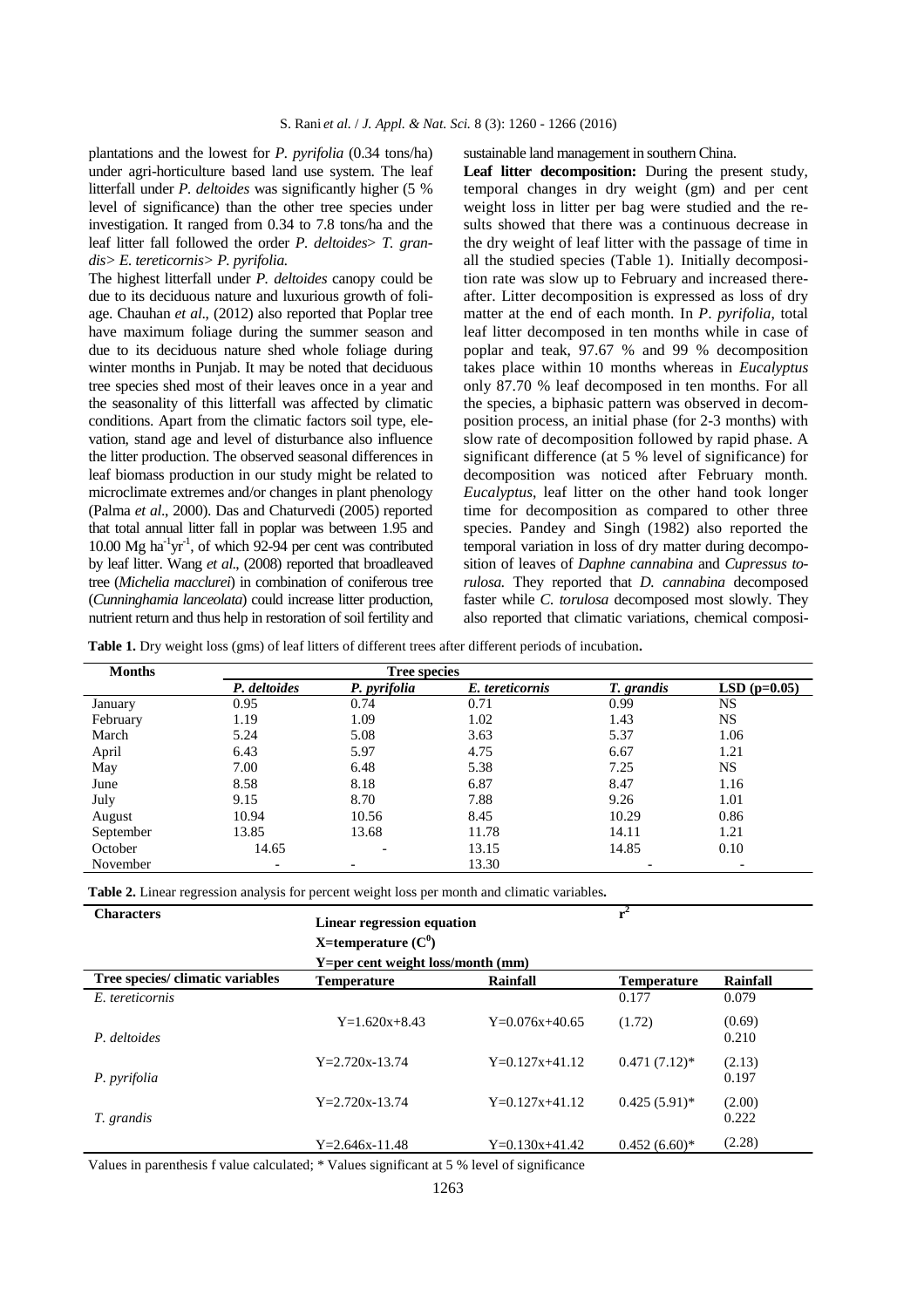

**Table 3.** Nutrient composition of leaf litter of different tree species**.** 

**Fig. 3***. Percentage loss of dry matter in decomposing leaf litter of different tree species-* **(a)** *P. deltoides (b) Eucalyptus plantation (c) T. grandis (d) P. pyrifolia* 

tion of plant material, its palatability to soil fauna etc. mainly responsible for this temporal variation. During the present study the four species showed the following temporal order of decomposition after ten months: *T. grandis> P. deltoides> P. pyrifolia> E. tereticornis*. Similarly Pandey (1999) showed the decomposition rate of four species in the following order: *Shorea busta* (Sal),*Tectona grandis* (Teak), *Eucalyptus* spp. (eucalypts) and *Pinus roxburghii* (Pine) in Nainital, Uttarakhand, India.

The significant difference (5 % level of significance) in amount of weight loss in different months (Fig. 3) of the present study could be due to differences in the temperature and rainfall. Initial slow rate of decomposition till March can be ascribed to the low temperature and rainfall, which have resulted into low activity of decomposers. These results are similar to the results reported by Maithani *et al*., (1996); they also reported the slow rate of decomposition during winter season in disturbed subtropical humid forest in North-East India.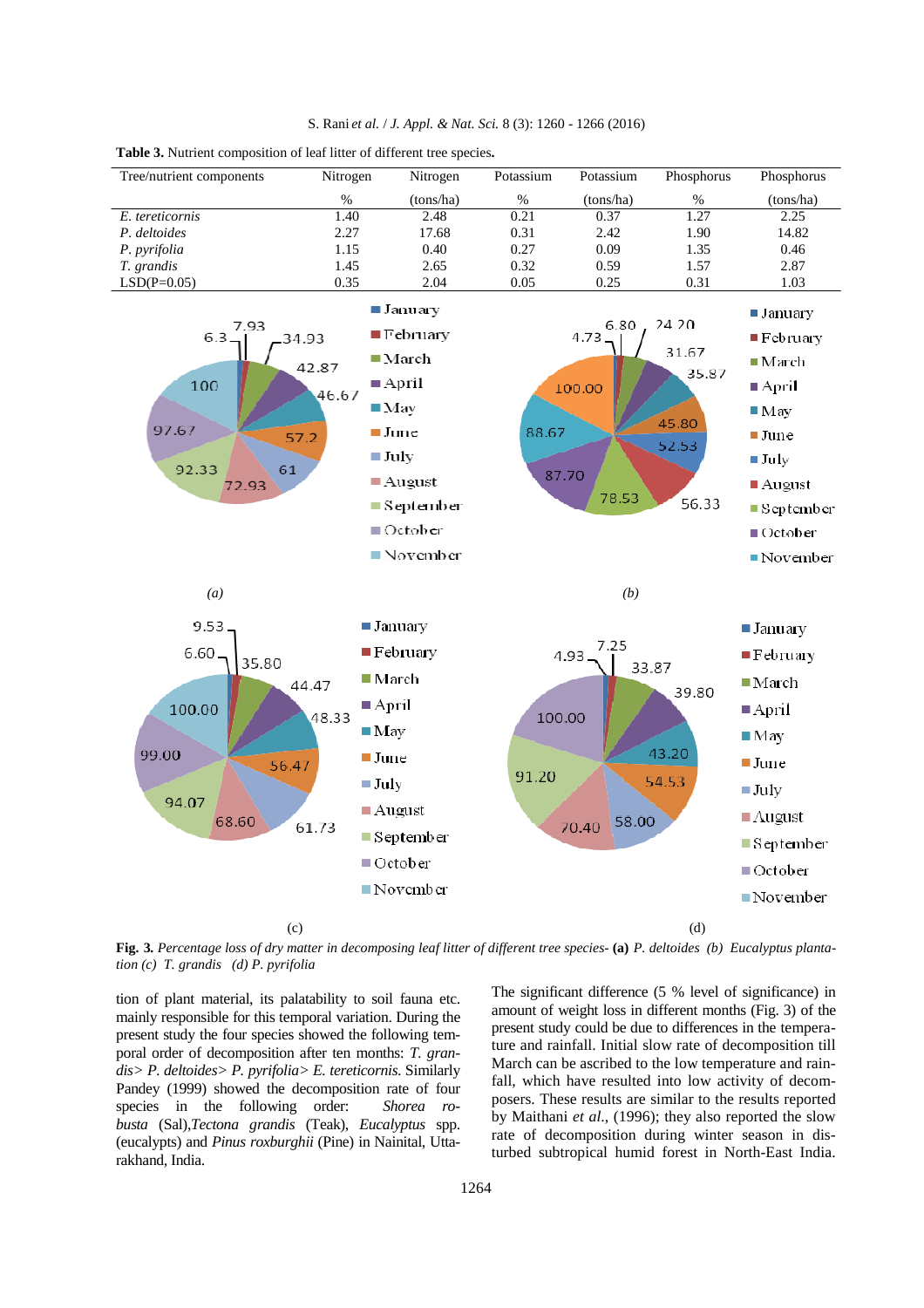After March, there was a gradual increase in decomposition rate till May month. This gradual increase reported in their study was attributed to late winter and early summer, which in combination with rising temperature resulted in limited stimulation of decomposition during summer season. With the further lapse of time, a rapid decomposition was observed in all the species and maximum weight loss occurred during these months in a disturbed subtropical humid forest of North-East India.

Bloomfield *et al*., (1993) concluded that the higher decomposition rates in leaf litter of *Prestoea montana* and *Dacryodes excelsa* in Puerto Rico may be attributed due to congenial effect of temperature on the activities of decomposers and may be stimulatory effect of frequent rain showers on leaching of water soluble substances and nonstructural carbohydrates. The positive and significant relation (5 % level of significance) of temperature with weight loss in the present study confirms the above findings. The more important role of temperature as compared to rainfall deduced from the regression analysis (Table 2). The nutrient content of the leaves also affects the rate of decomposition. Generally high levels of nutrients, notably nitrogen, are expected to be able to accelerate the decomposition process. Melillo *et al*., (1982) also reported the positive correlation between initial N concentration and the decomposition rate in hardwood tree species (*Fagus grandifolia*, *Acer saccharum*, *Betula alleghaniensis*, *Fraxinus americana*, *Tilia americana*, *Acer rubrum*, *Betula papyrifera*, *Quercus borealis* and *Ulmus americana*) in the Hubbard Brook Experimental Forest, New Hampshire, USA. Winter season have low temperature and soil moisture so less activity of decomposer organisms and also slower rate of decomposition process (Tripathi and Singh 1992). Bisht *et al*., (2014) also reported that the air temperature is a major determinant for litter decomposition in sub alpine forest communities of the Northwest Himalayas.

**Nutrient characteristics of litter and N, P and K accretion to soil:** Nitrogen (%) input in different tree species followed the order: *P. deltoides*> *T. grandis*> *E. tereticornis> P. pyrifolia*. Nitrogen composition of leaf litter of different tree species ranged from 1.15 to 2.27 % (Table 3). Maximum input through leaf litter was in *P. deltoides* (2.27 %). Nitrogen (%) input in leaf of different tree species followed the order: *P. deltoides*>*T. grandis*>*E. tereticornis>P. pyrifolia* (Table 3).The K input (%) was maximum in leaves of *T. grandis* (0.32) and minimum in *E. tereticornis*   $(0.21)$ . The maximum input of P $(\%)$  through leaf litter was in 5 year old *P. deltoides* (1.90) whereas, minimum value was observed in *E. tereticornis* (1.27) during the study period. The total annual nutrient content through total litter fall was low in *E. tereticornis* plantation. The amount of N, P and K returned through litter fall in *P. deltoides, T. grandis* and *P. pyrifolia* were

greater than *E. tereticornis* tree species. However, Bargali *et al*. (1992) reported a much lower value (29.8 and 2.6- 43.9 (kg ha-<sup>1</sup> yr-<sup>1</sup> , respectively) in *Eucalyptus* plantations in the Terai region of central Himalaya.

George (1982) reported that leaf litter of *Eucalyptus* contributed a major portion of the total N, P and K in 5, 7 and 10 years old *Eucalyptus* hybrid plantations in East Dehradun Division, Uttarakhand. He reported that the total annual return of nutrients in all the three plantations is highest for Ca (49.2, 42.8 and 73.2 kg/ha) followed by N (29.8, 32.1 and 59.2 kg/ha), K (15.0, 17.5 and 30.6 kg/ha), Mg (5.0, 6.1 and 9.3 kg/ha), and lowest for P (1.6, 1.9 and 3.9 kg/ha) respectively for 5, 7 and 10 years old *Eucalyptus* hybrid plantation. During the present study, the order of relative abundance of nutrients through litter fall was N>K>P which also agrees with the findings of George (1982). Peterson and Rolfe (1982) in Floodplain and Upland Forests at Robert Allerton Park in central Illinois reported that foliage account for most of the N returned through litter. Tandon *et al*., (1991) in *Populus deltoides* plantations of Terai region in Uttar Pradesh, Lodhiyal *et al*., (2002) in poplar plantations of central Himalayas and Panwar (2003) in Yew (*Taxus baccata*) and Kharshu oak (*Quercus semecarpifolia*) forests of the Western Himalaya also observed that the return of nitrogen and potassium through litterfall was higher than the other nutrients (Mg and Ca).

#### **Conclusion**

Tree based agroforestry land use systems help in improving the nutrient status of the soil through the production of litter. During the present study, litterfall in the selected tree species varied significantly during different months of the study period and there was marked variation in the amount of leaf litterfall across season and tree species. The present study showed that temperature as compared to rainfall play a significant role in litter decomposition, probably the temperature may provide congenial atmosphere for litter decomposers. The study also showed that the nutrient content in the litter especially nitrogen affects the rate of decomposition. Among the tree species studied, the short rotation poplar exhibited highest annual litter production, highest returns of N, P and K levels via leaf litter and it is one of the species which takes lesser duration for litter decomposition. These characteristics make the poplar tree as one of the ideal agroforestry species for improving the soil fertility. *T. grandis*, *E. tereticornis* and *P. pyrifolia* based land use systems can also help in improving soil nutrient status as compared to traditional wheat and paddy based land use systems under this region of Punjab. Therefore tree based land use systems need to be promoted over the traditional field crops for realizing better environmental benefits in this region.

#### **REFERENCES**

Bargali, S. S. Singh, S. P. and Singh, R.P. (1992). Structure and